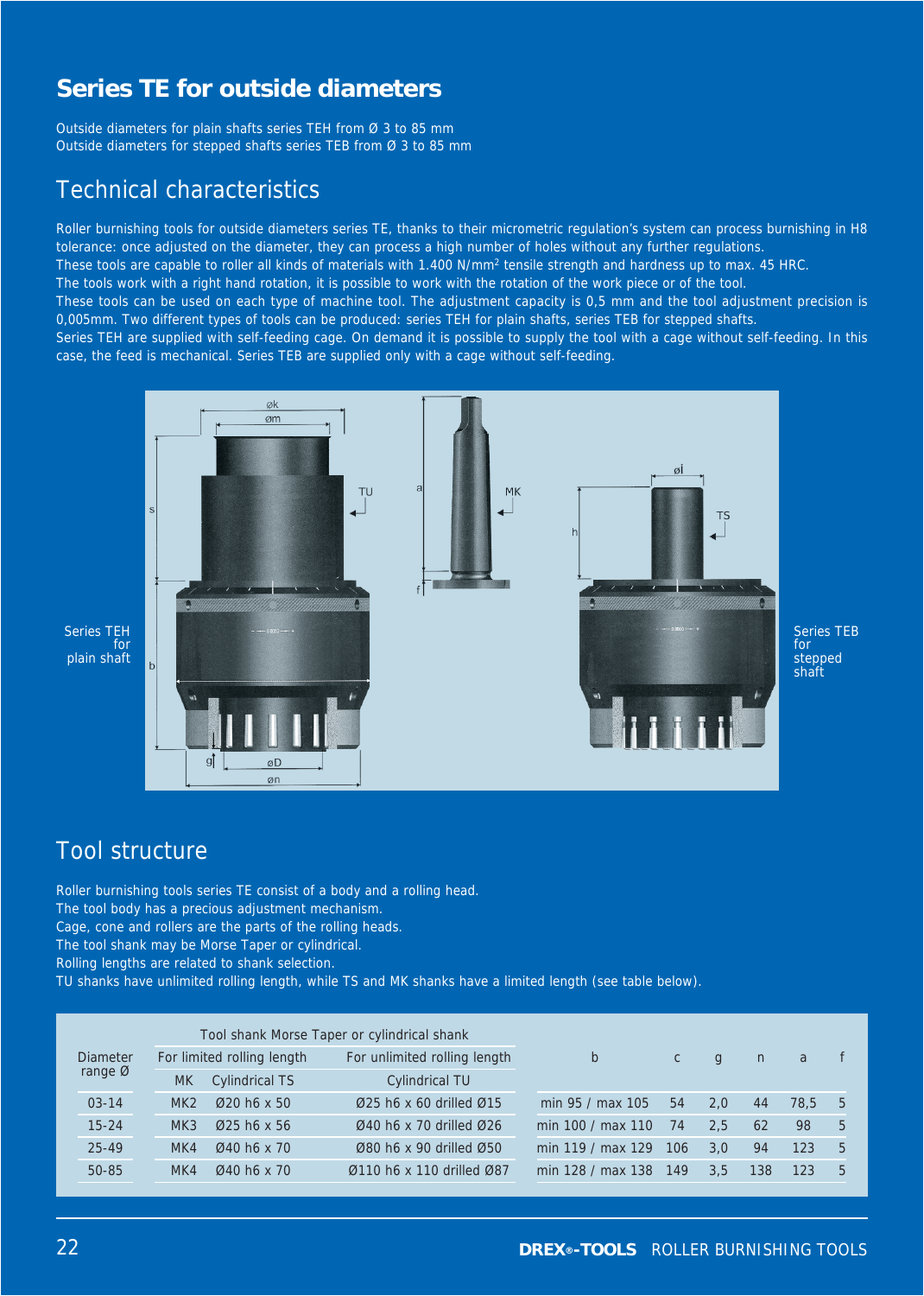## Tool's characteristics

The roller burnishing tools series TE have a wide adjustment's range. For example, the roller burnishing tool type TEH-030.00-1-100- MK4 with a nominal size of 30 mm is capable to process all sizes between diameter 29,90 mm and diameter 30,40 mm. Tools for special diameters and lengths can be produced on request.

**• Choise of the tool** - Choose the tool according to the diameter to burnish and to the presence or not of a shoulder. The rolling length changes according to the type of the shank.

- **Processing diameter**  Select carefully the diameter that you need to process (e.g. 25,43...)
- **Choise of the cage** To establish according to the machine and the workpiece.
- Automatic feeding (self-feeding) for outside diameters for plain shafts : **code 1**
- Machine feeding (not self-feeding) for outside diameters for plain shafts **only on request: code 2**
- Machine feeding (not self-feeding) for outside diameters for stepped shafts: **code 3**

**• Rolling lengths** - The rolling length changes according to the choise of the shank. The shanks TU have an unlimited rolling length. Shanks TS and MK have a limited rolling length. If you have to burnish a long workpiece a shank with unlimited rolling length is recommended.

**• Shanks** - According to your needs. MK: Morse Taper for limited rolling lengths TS: straight shank for limited rolling lengths TU: straight shank for unlimited rolling lengths

Order sample : Roller burnishing tools for outside diameter 15 mm, rolling length 75 mm for stepped shaft, Morse Taper shank 3. Code : TEB - 015.00 - 3 - MK3

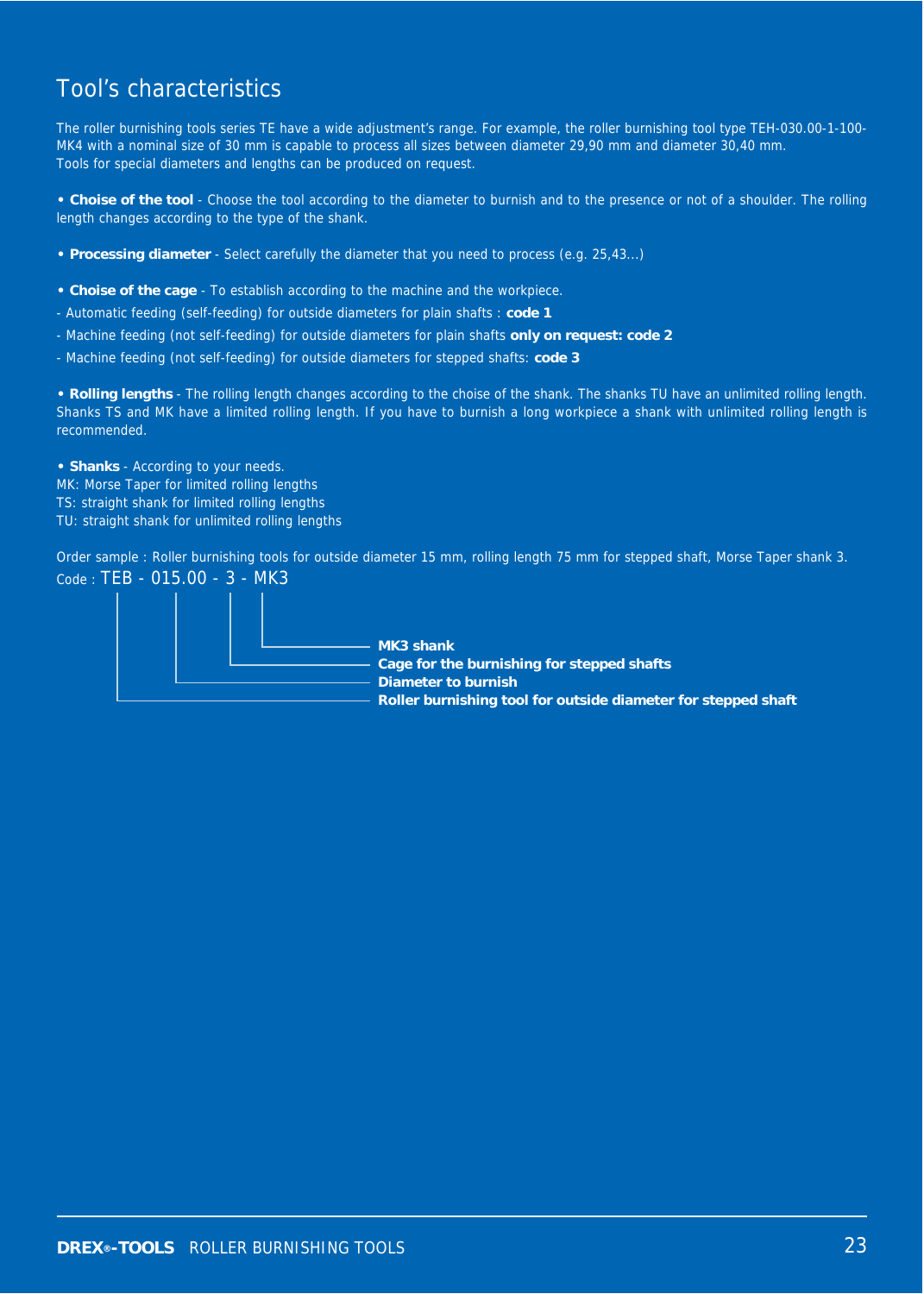**Outside diameters for plain shafts series TEH from diameter 3 to 14 mm Outside diameters for stepped shafts series TEB from diameter 3 to 14 mm**





| 1 - Cone    | 5 - Spring     | 9 - Ball bearing |
|-------------|----------------|------------------|
| 2 - Rollers | 6 - Housing    | 10 - Screw       |
| 3 - Cage    | 7 - Screw      | 11 - Shank       |
| 4 - Screw   | 8 - Frame ring |                  |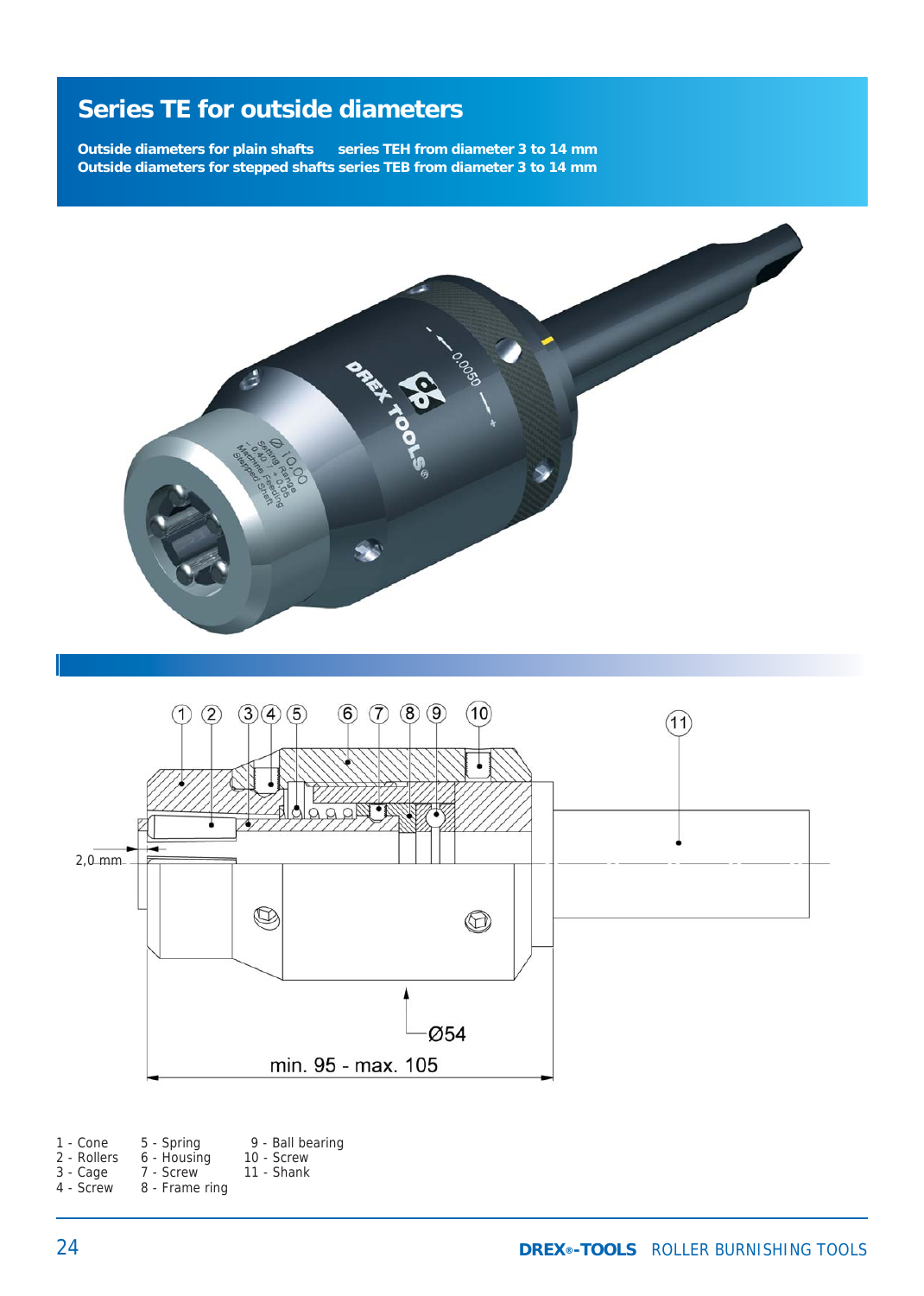### Outside diameters for plain shafts series TEH self-feeding

| Ø    | Type of the tool | Adjustment    | <b>Shanks</b><br>straight TS<br>MK . |             |             | <b>Rollers</b> | <b>Rollers</b> | Cone         | Cage         | Tool body |
|------|------------------|---------------|--------------------------------------|-------------|-------------|----------------|----------------|--------------|--------------|-----------|
|      |                  |               |                                      |             | straight TU | code           | No.            |              |              |           |
| 3,0  | TEH-003.00-1-XX  | $-0,10/+0,40$ |                                      |             |             | 500112         | 3              | TEM-003.00-1 | TEG-003.00-1 |           |
| 4,0  | TEH-004.00-1-XX  | $-0,10/+0,40$ |                                      |             |             | 500112         | 3              | TEM-004.00-1 | TEG-004.00-1 |           |
| 5,0  | TEH-005.00-1-XX  | $-0,10/+0,40$ |                                      |             |             | 500112         | 3              | TEM-005.00-1 | TEG-005.00-1 |           |
| 6,0  | TEH-006.00-1-XX  | $-0,10/+0,40$ |                                      |             |             | 500112         | 3              | TEM-006.00-1 | TEG-006.00-1 |           |
| 7,0  | TEH-007.00-1-XX  | $-0,10/+0,40$ | MK <sub>2</sub>                      | <b>TS20</b> | <b>TU25</b> | 500112         | 3              | TEM-007.00-1 | TEG-007.00-1 | TEX1      |
| 8,0  | TEH-008.00-1-XX  | $-0,10/+0,40$ |                                      |             |             | 500112         | 3              | TEM-008.00-1 | TEG-008.00-1 |           |
| 9,0  | TEH-009.00-1-XX  | $-0,10/+0,40$ |                                      |             |             | 500112         | $\overline{4}$ | TEM-009.00-1 | TEG-009.00-1 |           |
| 10,0 | TEH-010.00-1-XX  | $-0,10/+0,40$ |                                      |             |             | 500112         | $\overline{4}$ | TEM-010.00-1 | TEG-010.00-1 |           |
| 11,0 | TEH-011.00-1-XX  | $-0,10/+0,40$ |                                      |             |             | 500112         | $\overline{4}$ | TEM-011.00-1 | TEG-011.00-1 |           |
| 12,0 | TEH-012.00-1-XX  | $-0,10/+0,40$ |                                      |             |             | 500112         | 5              | TEM-012.00-1 | TEG-012.00-1 |           |
| 13,0 | TEH-013.00-1-XX  | $-0,10/+0,40$ |                                      |             |             | 500112         | 5              | TEM-013.00-1 | TEG-013.00-1 |           |
| 14,0 | TEH-014.00-1-XX  | $-0,10/+0,40$ |                                      |             |             | 500112         | 5              | TEM-014.00-1 | TEG-014.00-1 |           |

**Shank type MK2** rolling length 75 mm<br>Straight shank type TS Ø20x50 rolling length 75 mm Straight shank type TS Ø20x50 rolling length 75 mm<br>Straight shank type TU Ø25x60 drilled inside Ø15 unlimited rolling length **Straight shank type TU Ø25x60 drilled inside Ø15** 

| Outside diameters for stepped shafts series TEB |                  |               |                 |             |             |                |                |              |              |           |  |
|-------------------------------------------------|------------------|---------------|-----------------|-------------|-------------|----------------|----------------|--------------|--------------|-----------|--|
| Ø                                               | Type of the tool | Adjustment    | <b>Shanks</b>   |             |             | <b>Rollers</b> | <b>Rollers</b> | Cone         | Cage         | Tool body |  |
|                                                 |                  |               | MK .            | straight TS | straight TU | code           | No.            |              |              |           |  |
| 3,0                                             | TEB-003.00-3-XX  | $-0,10/+0,40$ |                 |             |             | 500311         | 3              | TEM-003.00-3 | TEG-003.00-3 |           |  |
| 4,0                                             | TEB-004.00-3-XX  | $-0,10/+0,40$ |                 |             |             | 500311         | 3              | TEM-004.00-3 | TEG-004.00-3 |           |  |
| 5,0                                             | TEB-005.00-3-XX  | $-0,10/+0,40$ |                 |             |             | 500311         | 3              | TEM-005.00-3 | TEG-005.00-3 |           |  |
| 6,0                                             | TEB-006.00-3-XX  | $-0,10/+0,40$ |                 |             |             | 500311         | 3              | TEM-006.00-3 | TEG-006.00-3 |           |  |
| 7,0                                             | TEB-007.00-3-XX  | $-0,10/+0,40$ | MK <sub>2</sub> | <b>TS20</b> | <b>TU25</b> | 500311         | 3              | TEM-007.00-3 | TEG-007.00-3 | TEX1      |  |
| 8,0                                             | TEB-008.00-3-XX  | $-0,10/+0,40$ |                 |             |             | 500311         | 3              | TEM-008.00-3 | TEG-008.00-3 |           |  |
| 9,0                                             | TEB-009.00-3-XX  | $-0,10/+0,40$ |                 |             |             | 500311         | $\overline{4}$ | TEM-009.00-3 | TEG-009.00-3 |           |  |
| 10,0                                            | TEB-010.00-3-XX  | $-0,10/+0,40$ |                 |             |             | 500311         | $\overline{4}$ | TEM-010.00-3 | TEG-010.00-3 |           |  |
| 11,0                                            | TEB-011.00-3-XX  | $-0,10/+0,40$ |                 |             |             | 500311         | $\overline{4}$ | TEM-011.00-3 | TEG-011.00-3 |           |  |
| 12,0                                            | TEB-012.00-3-XX  | $-0,10/+0,40$ |                 |             |             | 500311         | 5              | TEM-012.00-3 | TEG-012.00-3 |           |  |
| 13,0                                            | TEB-013.00-3-XX  | $-0,10/+0,40$ |                 |             |             | 500311         | 5              | TEM-013.00-3 | TEG-013.00-3 |           |  |
| 14,0                                            | TEB-014.00-3-XX  | $-0.10/+0.40$ |                 |             |             | 500311         | 5              | TEM-014.00-3 | TEG-014.00-3 |           |  |

**Shank type MK2** rolling length 75 mm<br>Straight shank type TS Ø20x50 rolling length 75 mm Straight shank type TS Ø20x50 rolling length 75 mm<br>Straight shank type TU Ø25x60 drilled inside Ø15 unlimited rolling length **Straight shank type TU Ø25x60 drilled inside Ø15**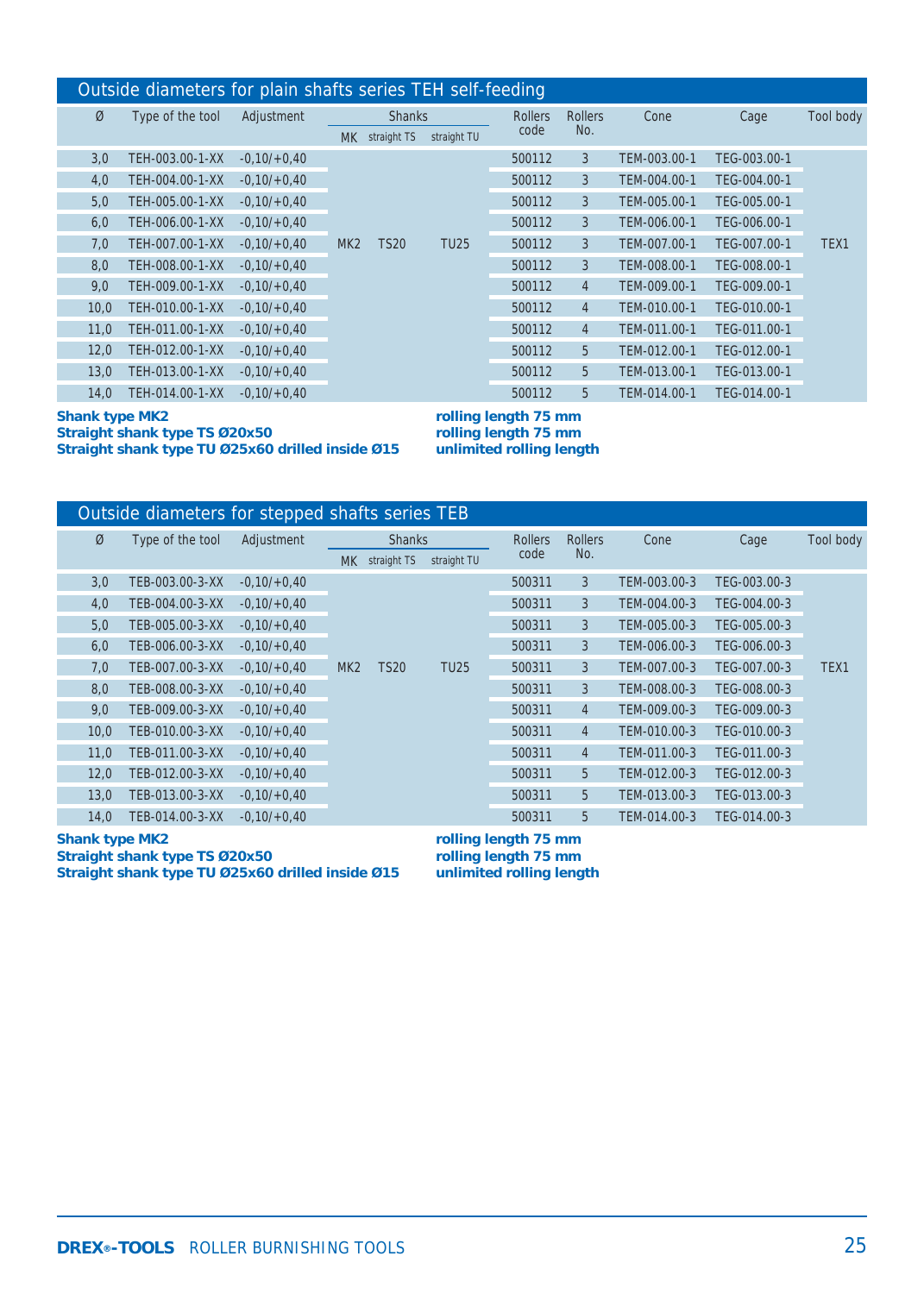**Outside diameters for plain shafts** series TEH from diameter 15 to 24 mm **Outside diameters for stepped shafts series TEB from diameter 15 to 24 mm**



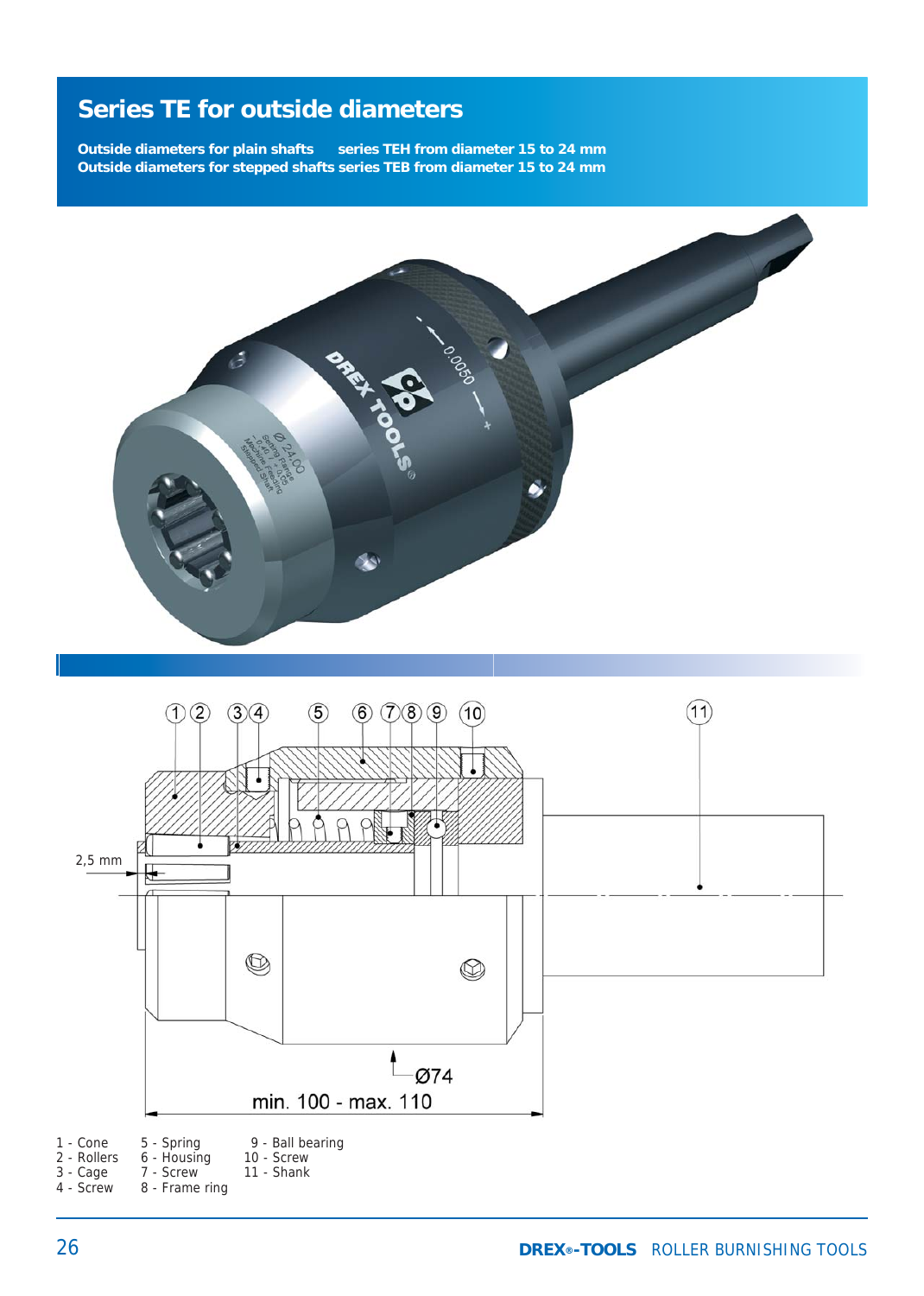### Outside diameters for plain shafts series TEH self-feeding

|      |                  |               |     |               |             | $\overline{\phantom{a}}$ |                |              |              |                  |
|------|------------------|---------------|-----|---------------|-------------|--------------------------|----------------|--------------|--------------|------------------|
| Ø    | Type of the tool | Adjustment    |     | <b>Shanks</b> |             |                          | <b>Rollers</b> | Cone         | Cage         | Tool body        |
|      |                  |               | MK. | straight TS   | straight TU | code                     | No.            |              |              |                  |
| 15.0 | TEH-015.00-1-XX  | $-0.10/+0.40$ |     |               | <b>TU40</b> | 500112                   | 5              | TEM-015.00-1 | TEG-015.00-1 |                  |
| 16,0 | TEH-016.00-1-XX  | $-0,10/+0,40$ |     |               |             | 500112                   | 5              | TEM-016.00-1 | TEG-016.00-1 |                  |
| 17.0 | TEH-017.00-1-XX  | $-0,10/+0,40$ |     |               |             | 500112                   | 5              | TEM-017.00-1 | TEG-017.00-1 |                  |
| 18.0 | TEH-018.00-1-XX  | $-0.10/+0.40$ |     |               |             | 500112                   | 6              | TEM-018.00-1 | TEG-018.00-1 |                  |
| 19.0 | TEH-019.00-1-XX  | $-0.10/+0.40$ | MK3 | <b>TS25</b>   |             | 500112                   | 6              | TEM-019.00-1 | TEG-019.00-1 | TEX <sub>2</sub> |
| 20.0 | TEH-020.00-1-XX  | $-0.10/+0.40$ |     |               |             | 500112                   | 6              | TEM-020.00-1 | TEG-020.00-1 |                  |
| 21.0 | TEH-021.00-1-XX  | $-0,10/+0,40$ |     |               |             | 500112                   | 6              | TEM-021.00-1 | TEG-021.00-1 |                  |
| 22,0 | TEH-022.00-1-XX  | $-0,10/+0,40$ |     |               |             | 500112                   |                | TEM-022.00-1 | TEG-022.00-1 |                  |
| 23.0 | TEH-023.00-1-XX  | $-0.10/+0.40$ |     |               |             | 500112                   |                | TEM-023.00-1 | TEG-023.00-1 |                  |
| 24.0 | TEH-024.00-1-XX  | $-0.10/+0.40$ |     |               |             | 500112                   |                | TEM-024.00-1 | TEG-024.00-1 |                  |

#### **Shank type MK3** rolling length 75 mm<br>Straight shank type TS Ø25x56 rolling length 75 mm Straight shank type TS Ø25x56 rolling length 75 mm<br>Straight shank type TU Ø40x70 drilled inside Ø26 unlimited rolling length **Straight shank type TU Ø40x70 drilled inside Ø26**

| Outside diameters for stepped shafts series TEB |                  |               |                 |               |                |                |      |              |              |                  |  |  |
|-------------------------------------------------|------------------|---------------|-----------------|---------------|----------------|----------------|------|--------------|--------------|------------------|--|--|
| Ø                                               | Type of the tool | Adjustment    |                 | <b>Shanks</b> | <b>Rollers</b> | <b>Rollers</b> | Cone | Cage         | Tool body    |                  |  |  |
|                                                 |                  |               | <b>MK</b>       | straight TS   | straight TU    | code           | No.  |              |              |                  |  |  |
| 15,0                                            | TEB-015.00-3-XX  | $-0,10/+0,40$ |                 |               |                | 500311         | 5    | TEM-015.00-3 | TEG-015.00-3 |                  |  |  |
| 16,0                                            | TEB-016.00-3-XX  | $-0,10/+0,40$ |                 |               |                | 500311         | 5    | TEM-016.00-3 | TEG-016.00-3 |                  |  |  |
| 17,0                                            | TEB-017.00-3-XX  | $-0.10/+0.40$ |                 |               |                | 500311         | 5    | TEM-017.00-3 | TEG-017.00-3 |                  |  |  |
| 18,0                                            | TEB-018.00-3-XX  | $-0.10/+0.40$ |                 |               |                | 500311         | 6    | TEM-018.00-3 | TEG-018.00-3 |                  |  |  |
| 19.0                                            | TEB-019.00-3-XX  | $-0,10/+0,40$ | MK <sub>3</sub> | <b>TS25</b>   | <b>TU40</b>    | 500311         | 6    | TEM-019.00-3 | TEG-019.00-3 | TEX <sub>2</sub> |  |  |
| 20,0                                            | TEB-020.00-3-XX  | $-0,10/+0,40$ |                 |               |                | 500311         | 6    | TEM-020.00-3 | TEG-020.00-3 |                  |  |  |
| 21,0                                            | TEB-021.00-3-XX  | $-0.10/+0.40$ |                 |               |                | 500311         | 6    | TEM-021.00-3 | TEG-021.00-3 |                  |  |  |
| 22,0                                            | TEB-022.00-3-XX  | $-0.10/+0.40$ |                 |               |                | 500311         |      | TEM-022.00-3 | TEG-022.00-3 |                  |  |  |
| 23,0                                            | TEB-023.00-3-XX  | $-0,10/+0,40$ |                 |               |                | 500311         |      | TEM-023.00-3 | TEG-023.00-3 |                  |  |  |
| 24,0                                            | TEB-024.00-3-XX  | $-0.10/+0.40$ |                 |               |                | 500311         |      | TEM-024.00-3 | TEG-024.00-3 |                  |  |  |

**Shank type MK3** rolling length 75 mm<br>Straight shank type TS Ø25x56 rolling length 75 mm **Straight shank type TS Ø25x56 Straight shank type TU Ø40x70 drilled inside Ø26 unlimited rolling length**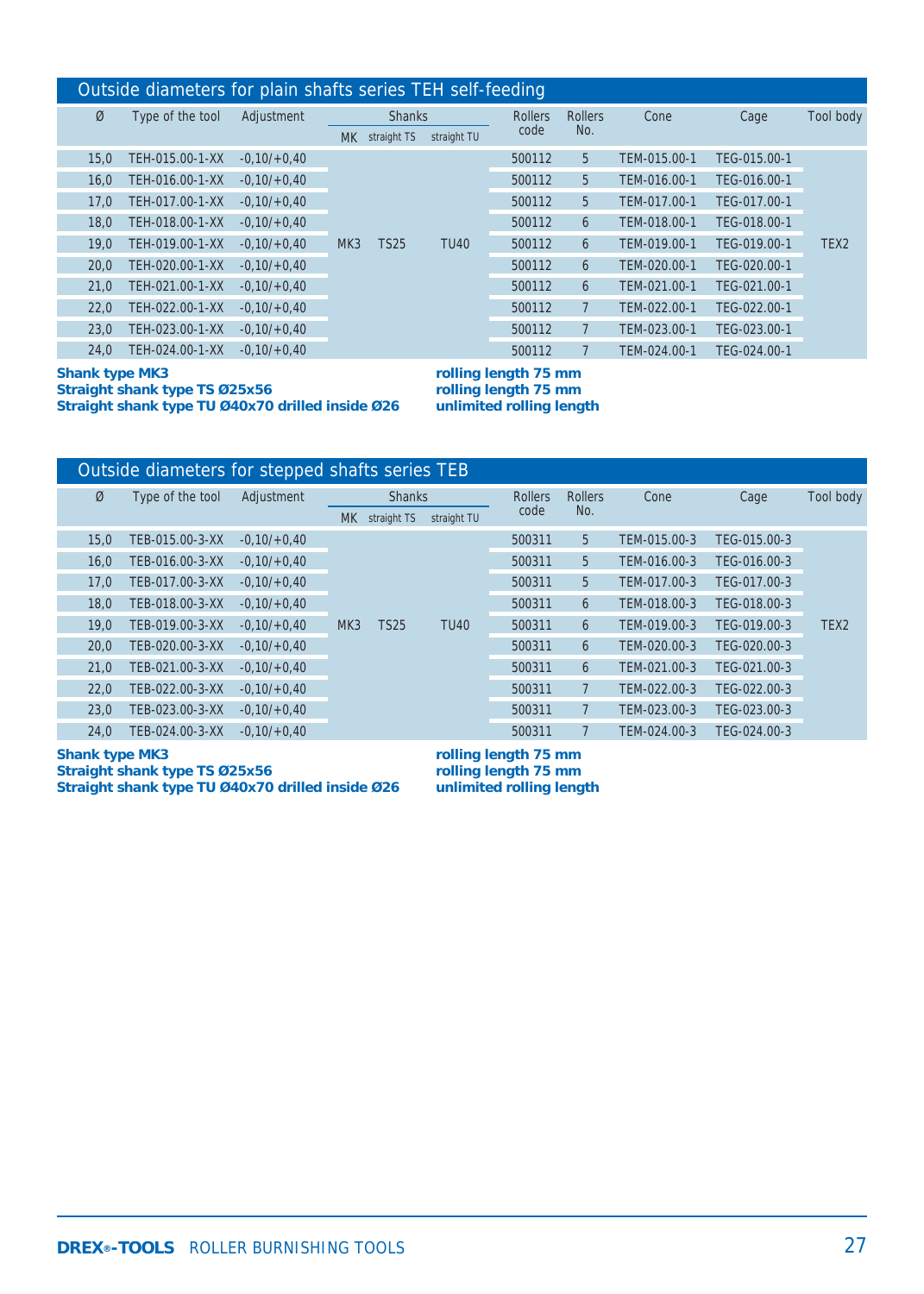**Outside diameters for plain shafts** series TEH from diameter 25 to 49 mm **Outside diameters for stepped shafts series TEB from diameter 25 to 49 mm**